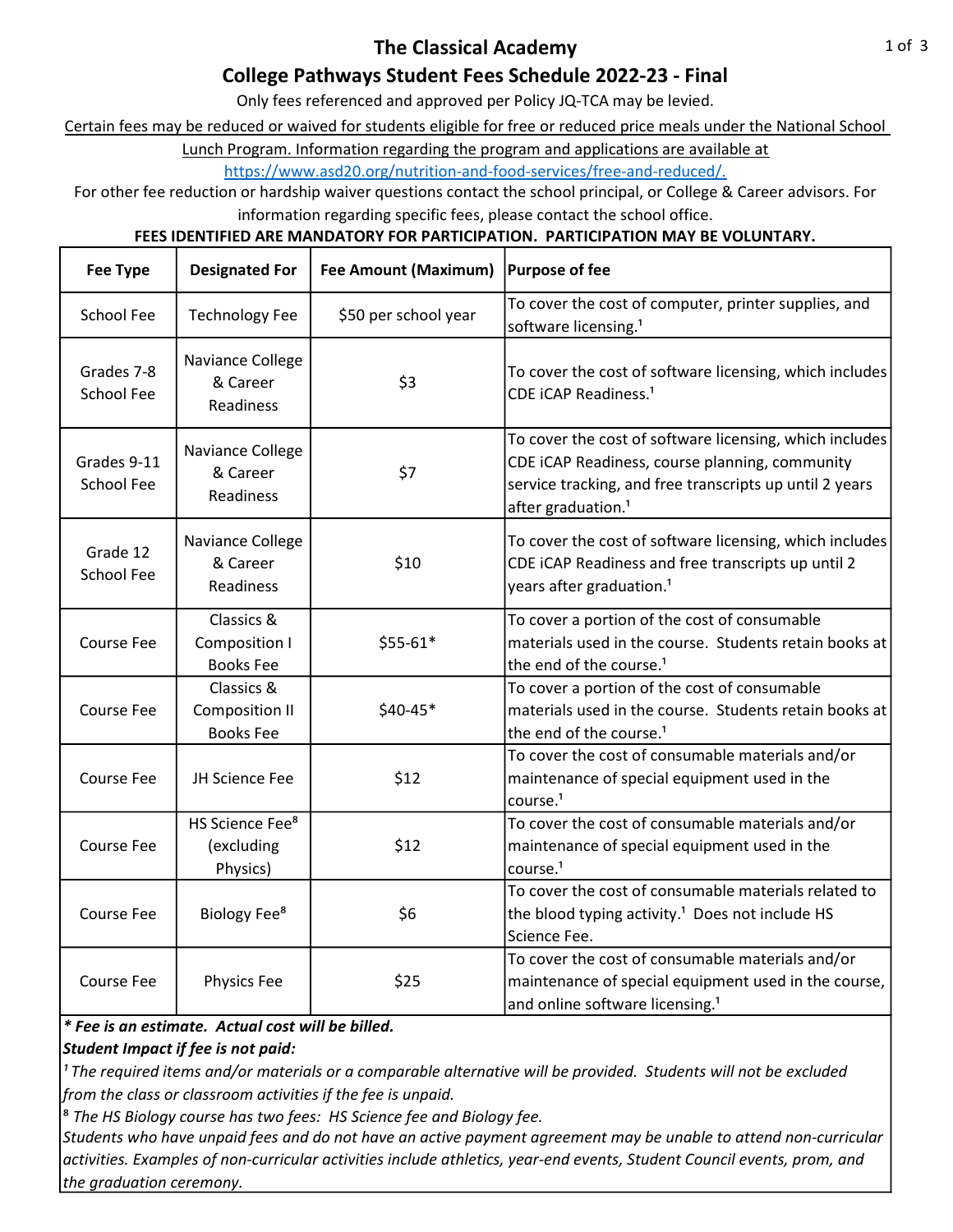## The Classical Academy

## College Pathways Student Fees Schedule 2022-23 - Final

Only fees referenced and approved per Policy JQ-TCA may be levied.

Certain fees may be reduced or waived for students eligible for free or reduced price meals under the National School

Lunch Program. Information regarding the program and applications are available at

https://www.asd20.org/nutrition-and-food-services/free-and-reduced/.

For other fee reduction or hardship waiver questions contact the school principal, or College & Career advisors. For information regarding specific fees, please contact the school office.

### FEES IDENTIFIED ARE MANDATORY FOR PARTICIPATION. PARTICIPATION MAY BE VOLUNTARY.

| <b>College Pathways Course Fees - Mandatory</b> |                                                                    |                                                                                                 |                                                                                                                                                                                                              |  |  |  |
|-------------------------------------------------|--------------------------------------------------------------------|-------------------------------------------------------------------------------------------------|--------------------------------------------------------------------------------------------------------------------------------------------------------------------------------------------------------------|--|--|--|
| <b>Fee Type</b>                                 | <b>Designated For</b>                                              | <b>Fee Amount (Maximum)</b>                                                                     | <b>Purpose of fee</b>                                                                                                                                                                                        |  |  |  |
| <b>Course Fee</b>                               | Theatre Fee                                                        | \$25                                                                                            | To cover the cost of consumable materials and/or<br>maintenance of special equipment used in the<br>course. <sup>1</sup>                                                                                     |  |  |  |
| Course Fee                                      | Art Fee                                                            | \$15                                                                                            | To cover a portion of the cost of consumable<br>materials and/or maintenance of special equipment<br>used in the course. <sup>1</sup>                                                                        |  |  |  |
| <b>Course Fee</b>                               | On Course Fee                                                      | \$2                                                                                             | To cover a portion of the cost of the materials used in<br>the course. <sup>1</sup>                                                                                                                          |  |  |  |
| <b>Course Fee</b>                               | Math XL Fee                                                        | \$18                                                                                            | To cover a portion of the cost of online software<br>licensing. <sup>1</sup>                                                                                                                                 |  |  |  |
| <b>Course Fee</b>                               | Health & Wellness<br>Fee                                           | \$7                                                                                             | To cover a portion of the cost of CPR & First Aid<br>certification and consumable materials used in the<br>course. <sup>1</sup>                                                                              |  |  |  |
| <b>Course Fee</b>                               | PE Outdoor<br>Adventure Ed                                         | \$70-80*                                                                                        | To cover a portion of the cost of the activities in the<br>course. <sup>1</sup>                                                                                                                              |  |  |  |
| <b>Course Fee</b>                               | <b>Personal Finance</b><br>Fee                                     | \$35                                                                                            | To cover the cost of the book used in the course.<br>Student keeps the book after the course is<br>completed. <sup>1</sup>                                                                                   |  |  |  |
| <b>Course Fee</b>                               | School supplies                                                    | Varies by grade level - see<br>TCA website or class<br>syllabus                                 | Parent purchases various consumable goods for use in<br>the classroom. <sup>2</sup> Major items, like scientific calculators<br>or PE clothes, are retained by the student upon<br>completion of the course. |  |  |  |
| <b>Course Fee</b>                               | Concurrent<br>Enrollment<br>Course                                 | Varies by class - see<br><b>College Advising for more</b><br>info                               | To cover the cost or a portion of the cost of Pikes<br>Peak Community College (PPCC) fees. PPCC is paid<br>directly.                                                                                         |  |  |  |
| <b>Course Fee</b>                               | Tuition<br>Reimbursement<br>for Concurrent<br>Enrollment<br>Course | Varies based on the<br>number of hours in the<br>course. PPCC charges<br>about \$153 per hour.* | To cover the cost of a PPCC course for which the<br>student enrolled and withdrew after the withdrawal<br>date, or if the student earns a D or F in the course. <sup>7</sup>                                 |  |  |  |

\* Fee is an estimate. Actual cost will be billed.

Student Impact if fee is not paid:

<sup>1</sup> The required items and/or materials or a comparable alternative will be provided. Students will not be excluded from the class or classroom activities if the fee is unpaid.

² Student will not receive the item.

 $<sup>7</sup>$  The student may not be able to participate in prom, capping ceremony or graduation.</sup>

Students who have unpaid fees and do not have an active payment agreement may be unable to attend non-curricular activities. Examples of non-curricular activities include athletics, year-end events, Student Council events, prom, and the graduation ceremony.